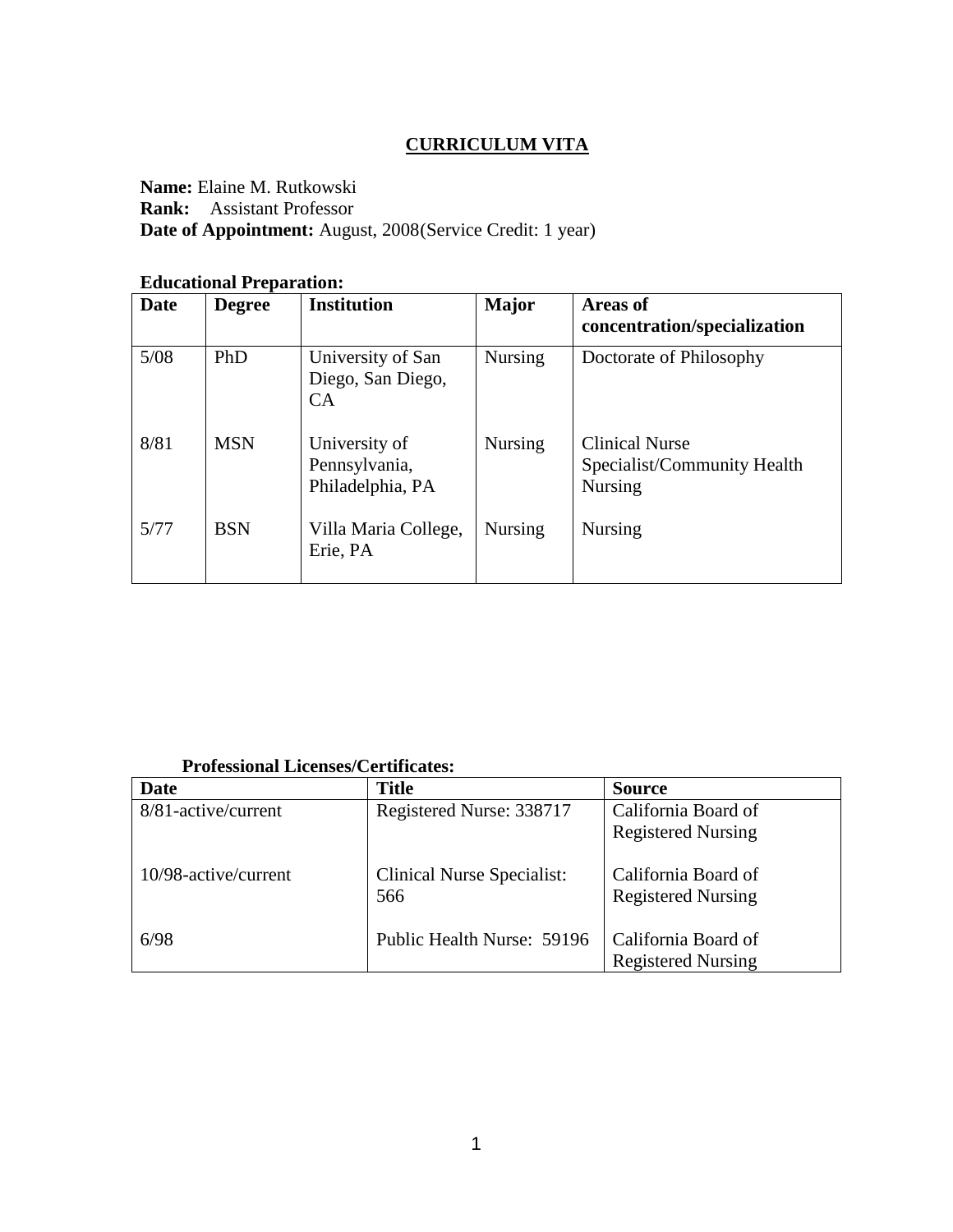| <b>Academic Employment:</b>                  | <b>Position</b>                                       | <b>Institution</b>                            |
|----------------------------------------------|-------------------------------------------------------|-----------------------------------------------|
| Date                                         |                                                       |                                               |
| 8/2008-present<br>$(2007-08$ service credit) | <b>Assistant Professor</b>                            | <b>CSUF</b>                                   |
| 8/2001-5/2008                                | Lecturer, full-time                                   | <b>CSUF</b>                                   |
| 9/1998-5/2001                                | Instructor, full-time                                 | Mount St. Mary's College, Los<br>Angeles, CA  |
| 9/1997-5/1998                                | Clinical Instructor, part-<br>time (Community Health) | Azusa Pacific University,<br>Azusa, CA        |
| 5/1997-8/2001                                | <b>Adjunct Faculty, part-time</b>                     | University of Phoenix,<br>Fountain Valley, CA |

## **Clinical/Professional:**

| <b>Date</b> | <b>Position</b>                                                                      | <b>Institution</b>                                                                               |
|-------------|--------------------------------------------------------------------------------------|--------------------------------------------------------------------------------------------------|
| 1997        | Regional Director, Clinical                                                          | <b>Horizon Mental Health</b>                                                                     |
|             | <b>Systems</b>                                                                       | Management, Lewisville, TX                                                                       |
| 1993-1997   | <b>Assistant Vice-President,</b><br>Clinical Outcomes,<br><b>Quality Improvement</b> | <b>Community Psychiatric</b><br>Centers, Inc. Las Vegas, NV                                      |
| 1993        | <b>Assistant CEO</b>                                                                 | CPC Laguna Hills Hospital,<br>Laguna Hills, CA (Community<br><b>Psychiatric Center facility)</b> |
| 1990-1993   | Vice President, Quality<br>Assurance                                                 | New Life Treatment Centers,<br>Inc., Laguna Beach, CA                                            |
| 1988-1990   | Director of Nursing                                                                  | CPC Laguna Hills Hospital,<br>Laguna Hills, CA (Community<br><b>Psychiatric Center facility)</b> |
| 1982-1988   | Vice-President, Quality<br>Assurance                                                 | <b>WestWorld Community</b><br>Healthcare, Inc., Lake Forest,<br>CA                               |
| 1977-1982   | Pennsylvania Public<br><b>Health Nurse</b>                                           | Erie County Health Dept.,<br>Bucks County Health Dept.,                                          |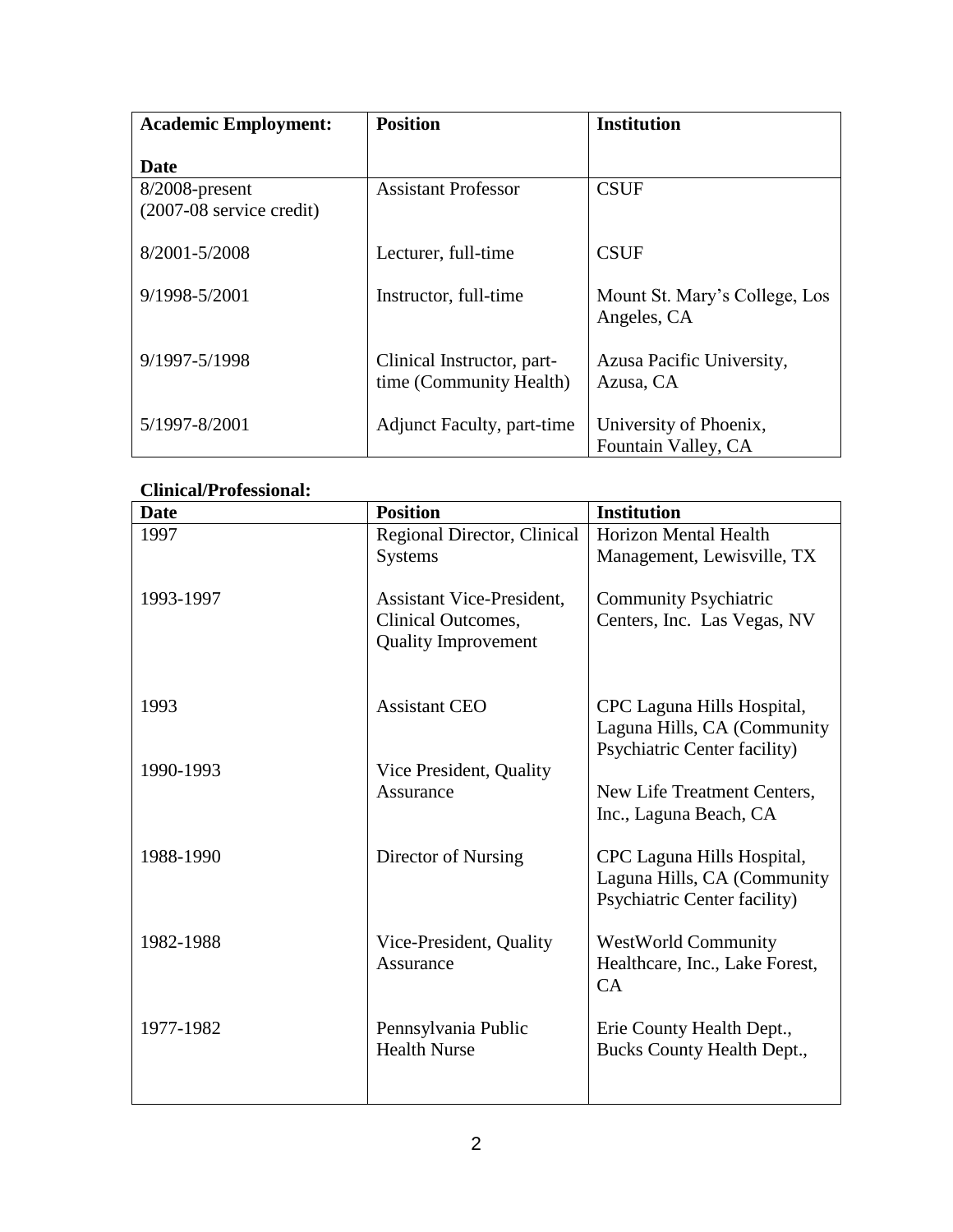| <b>Institution of Academic Instruction</b> |  |  |
|--------------------------------------------|--|--|

### **Courses Taught**

## **CALIFORNIA STATE UNIVERSITY, FULLERTON, (Graduate/Undergraduate)**

*Theses Project Seminar/Directed Project* Master's program final course.

*Professional Nursing I (Theory/Clinical Lab)* The "bridge" course which includes examination of the BSN program and psycho-social aspects for the professional nursing practice.

*The Process of Teaching in Nursing (Web)* On-line course which includes models of education; teaching and learning principles, teaching and learning theories

*Assessment of Scholarship* Prepares the beginning nursing student to identify patterns of learning and basic assessments for preparing study plans.

*Community Health Nursing (Theory/Clinical Lab; Web/On-campus)* Senior level course which includes the applications of theories and principles within community health settings.

*Issues in Nursing (Web)*Senior level course with a focus on preparing the professional nurse to identify current trends and issues that impact practice.

*Project Chair* Master's level course for the culminating experience of completing the initial proposal for a research project.

## **MOUNT ST. MARY'S COLLEGE**, **(Undergraduate)**

*Community Health Nursing; Community Health Practicum*

## **AZUSA PACIFIC UNIVERSITY, (Undergraduate)**

*Community Health Practicum*

## **UNIVERSITY OF PHOENIX**, **(Graduate)**

*Dynamics of Nursing Leadership; Advancing Nursing Management: Communities*

## **Thesis/Project Chair:**

| 2006 | Exercise Promotion During Perimenopause for the Prevention of |
|------|---------------------------------------------------------------|
|      | Cardiovascular Disease (Sherrie Lynn Swartz)                  |
| 2006 | Management of Childhood Overweight (Emily Picou)              |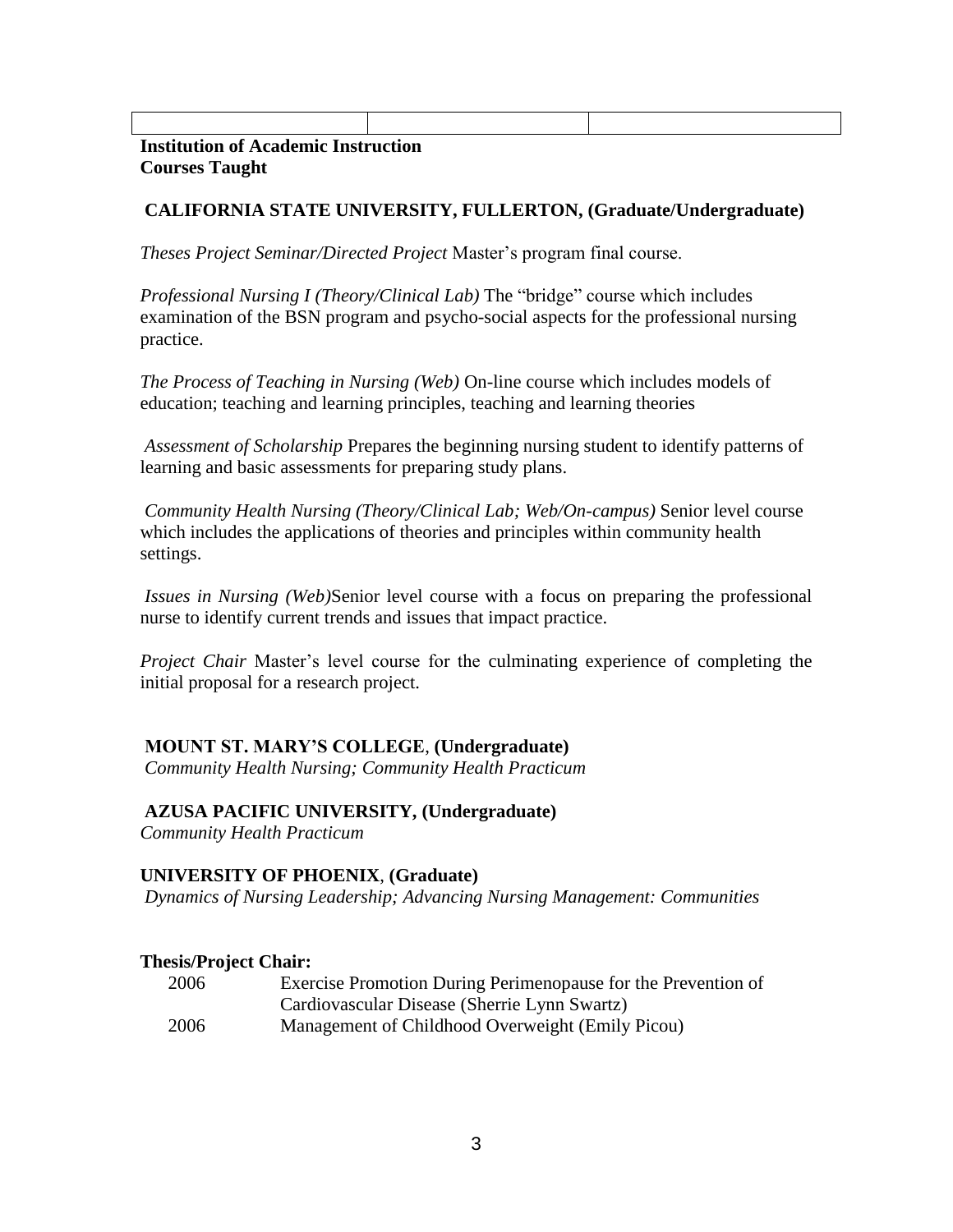#### **Scholarly/Creative Accomplishments**

### **PUBLICATIONS Professional Journals**

- **Rutkowski, E.,** Brimer, D., (2012). School nurse advocacy for physical education students with autism spectrum disorders. *Journal of School Health.* (in review).
	- **Rutkowski, E**., Connelly, C. (2012). Self-efficacy and physical activity in parent/adolescent dyads. *Journal for Specialists in Pediatric Nursing 17,* 51- 60*.*
	- **Rutkowski, E.**, Connelly, C. (2011) Obesity risk knowledge and physical activity in families of adolescents. *Journal of Pediatric Nursing, 26 (*1), 51-57.
	- James, K., Connelly, C., **Rutkowski, E**., McPherson, D., Garcia, L., Mareno, N., & Zirkle, D., (2008). Family-based Weight Management with Latino Mothers and Children. *Journal for Specialists in Pediatric Nursing* (*JSPN), 30*(30), 1-14.
	- **Rutkowski, E**. (2008). "Learning it forward": Creating an assignment for emergency preparedness. *Journal of Nursing Education, 41,*2, 92.
	- **Rutkowski, E.** (2003). Move Around a Bit! *Home Healthcare Nurse,* 21, 6, 419-20*.*

#### **Book Chapters**

- **Rutkowski, E**. (2012). Vital Signs: Temperature In V. Bowden & C.S. Greenberg (Eds.), Pediatric procedures. Philadelphia: Lippincott, Williams & Wilkins.
- **Rutkowski, E**. (2012). Vital Signs: Heart Rate. In V. Bowden & C.S. Greenberg (Eds.), Pediatric procedures. Philadelphia: Lippincott, Williams & Wilkins.
- **Rutkowski, E.** (2012). Pediculosis and Scabies Management In V. Bowden & C.S. Greenberg (Eds.), Pediatric procedures. Philadelphia: Lippincott, Williams & Wilkins.
- **Rutkowski, E**. (2008). Vital Signs: Blood Pressure. In V. Bowden & C.S. Greenberg (Eds.), Pediatric procedures. Philadelphia: Lippincott, Williams & Wilkins.
- **Rutkowski, E**. (2008). Vital Signs: Heart Rate. In V. Bowden & C.S. Greenberg (Eds.), Pediatric procedures. Philadelphia: Lippincott, Williams & Wilkins.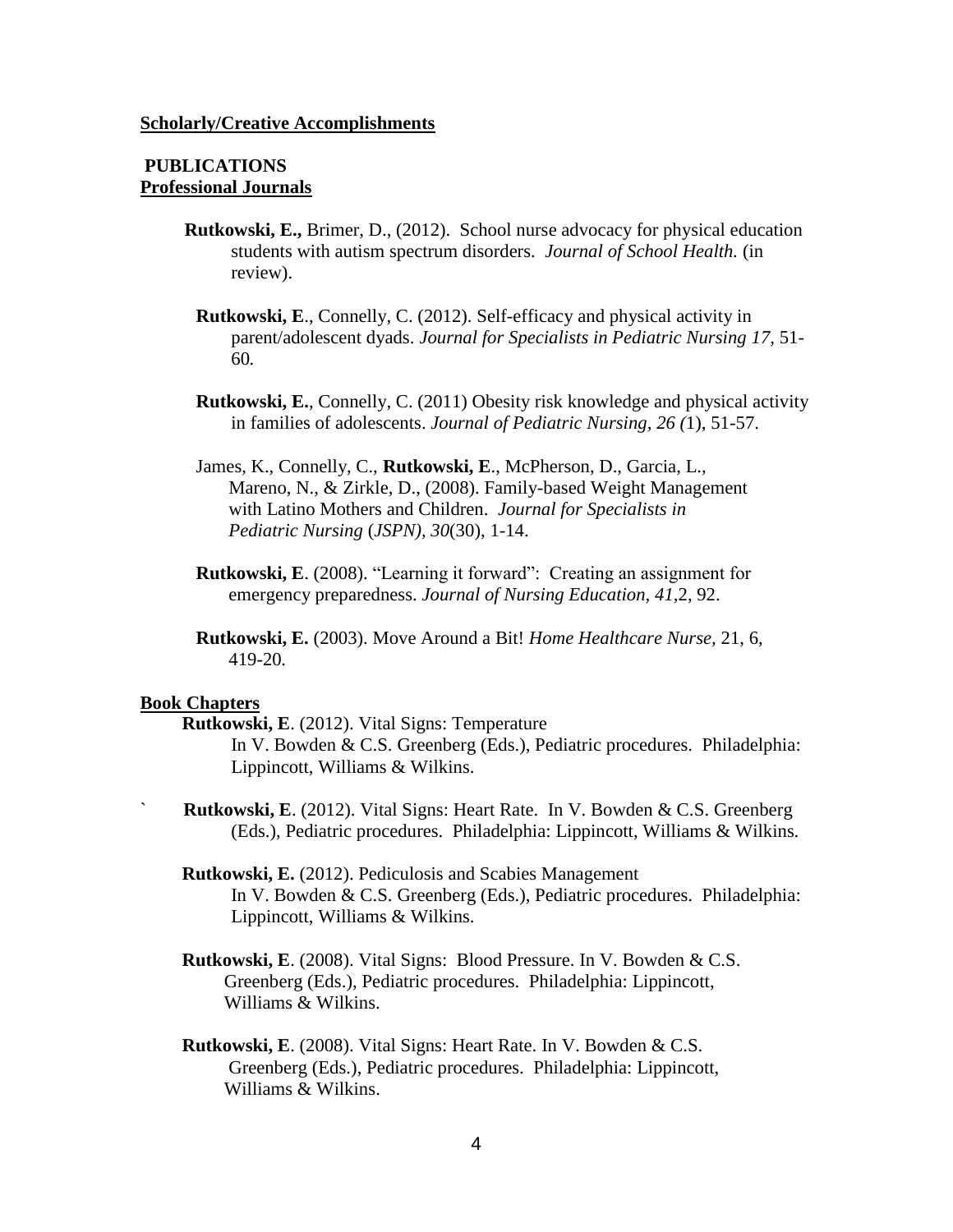- **Rutkowski, E**. (2008). Vital Signs: Respiratory Rate. In V. Bowden & C.S. Greenberg (Eds.), Pediatric procedures. Philadelphia: Lippincott, Williams & Wilkins.
- **Rutkowski, E**. (2008). Vital Signs: Temperature. In V. Bowden & C.S. Greenberg (Eds.), Pediatric procedures. Philadelphia: Lippincott, Williams & Wilkins.

### **PRESENTATIONS**

### **International Presentations**

**Rutkowski, E**. (2009, February). *Obesity Risk Knowledge, Efficacy, Activity in Families*  of Adolescents. Podium presentation. 10<sup>th</sup> Annual Evidence-Based Practice National/International Conference: Translating Research into Best Practice with Vulnerable Populations. Phoenix, AZ.

**Rutkowski, E** (1995, May). *The Evolving Process of Evolving Outcomes Evaluation.* Podium presentation. Priory Hospitals Group Annual Medical Directors Retreat. London, UK. (invited).

### **National Presentations**

**Rutkowski, E.,** Connelly, C. (2012, April).Poster presentation (peer reviewed) *Validating a Measure for Obesity Risk Knowledge in Adolescents*. 2012 Western Institute of Nursing, Portland, OR

**Rutkowski, E**., Connelly, C. (2011, May).Poster presentation (peer reviewed) *Instrument for Primary Care Clinicians to Assess Obesity-Risk Knowledge of Adolescent Patients.*  Obesity Treatment & Prevention: Practical Tools and Strategies for Managing Overweight and Obese Patients. Centers for Obesity Research and Education (CORE): San Francisco, CA

**Rutkowski, E**., Connelly, C. (2011, April). Poster presentation. (peer reviewed) *Making Progress: A Measurement Tool for Obesity Risk Knowledge in Adolescents.* 2011 Western Institute of Nursing, Las Vegas, NV

**Rutkowski, E**. (2009, May). *What's Important to Assess in Adolescent Families When Evaluating Levels of Physical Activity?* Podium presentation. Centers for Obesity Research and Education (CORE): Obesity: Treatment and Prevention., Las Vegas, NV (invited).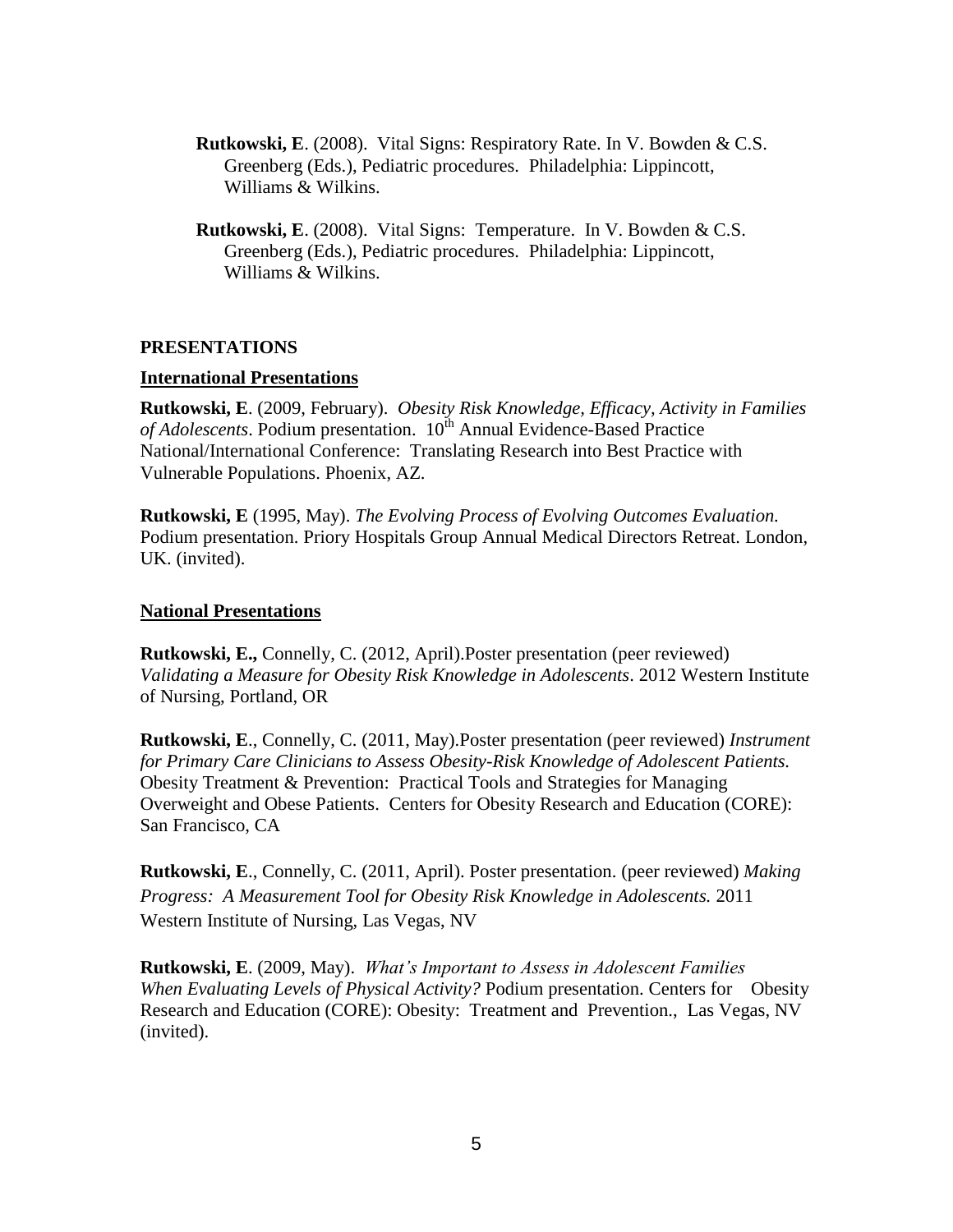**Rutkowski, E**. (2009, April). *Obesity Risk Knowledge and Physical Activity in Families of Adolescents.* Podium presentation. (peer reviewed) 2009 Western Institute of Nursing: Communicating Nursing Research. Salt Lake City, UT.

Dewan, N. & **Rutkowski, E**. (1996, January). *Behavioral Healthcare Outcomes Management Skills.* Podium presentation.CentraLink, Costa Mesa, CA (invited). **Rutkowski, E**. (1995, November). *Linking Clinical Outcomes to Quality Improvement*. Podium presentation. Joint Commission on Accreditation of Healthcare Organizations: National Forum on Health Care Quality. Chicago, IL.

Lindheimer, J., & **Rutkowski, E**. (1995,May). *Application of Clinical Outcomes and Patient Satisfaction Measures to Improve Quality of Care*. Podium presentation. National Conference on Mental Health Statistics, Washington, D.C.

## **Regional Presentations**

**Rutkowski, E.** (2012, May). Invited speaker, *Obesity Prevention Symposium, Obesity Prevention through the Life Span: Reflections of the Past and Vision for the Future*, Development of a Measure for Obesity Risk Knowledge for Adolescents. CSUF, Fullerton, CA.

**Rutkowski, E.** (2012, April). Invited speaker. *Taming Pediatric Obesity*. National Association of Peditric Nurse Practitioners. San Diego and Orange County Chapters. Annual Meeting, Escondido, CA.

**Rutkowski, E.** (2011, March). Invited speaker. *Making an impact with families concerned with childhood obesity.* Orange County Chapter of the National Association of Pediatric Nurse Practitioners. Children's Hospital of Orange County, Orange, CA.

**Rutkowski, E**. (2011, February). Invited speaker. *Childhood obesity: What's a pediatric nurse to do?* Orange County Society of Pediatric Nurses. Children's Hospital of Orange County. Orange, CA.

**Rutkowski, E**. (2010, October). *Validating a Measure for Obesity Risk Knowledge in Adolescents*. Poster presentation. (peer reviewed) Nursing Odyssey 2010: "Creating a Legacy of Caring: For the Work Community, the Profession, and Ourselves". San Diego, CA.

Brimer, D., & **Rutkowski, E**. (2010, April). *Physical Activity Considerations for Students with Autism.* Poster presentation.(peer reviewed) Upsilon Beta Sigma Theta Tau International Nursing Honor Society: Reaching Out in Nursing. Yorba Linda, CA

Desrosiers, J., & **Rutkowski, E**. (2010, April). *Impact Evaluation of Nutrition Classes to Increase Fruit and Vegetable Consumption in Low-Income Preschool Families: A Quantitative Study*. Poster presentation. Upsilon Beta Sigma Theta Tau International Nursing Honor Society: Reaching Out in Nursing, Yorba Linda, CA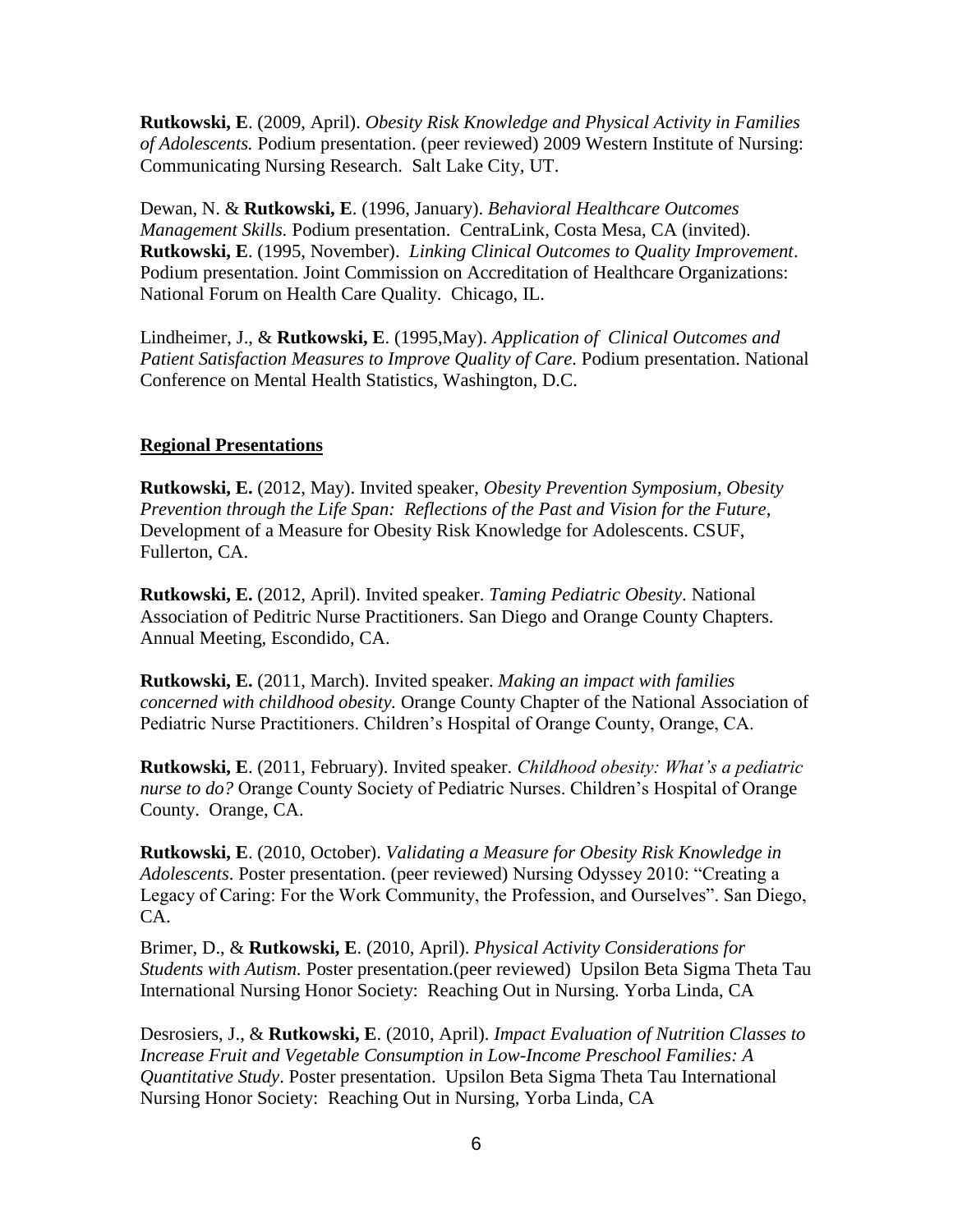Mickey, V., & **Rutkowski, E**. (2010, April). Creating Behavioral Health Changes in Children with Risks for Obesity from Low income and Diverse Cultures. Poster presentation. Upsilon Beta Sigma Theta Tau International Nursing Honor Society: Reaching Out in Nursing, Yorba Linda, CA

**Rutkowski, E**. (2008, October). *Effects of Risk Knowledge on Obesity and Activity in Adolescents.* Podium presentation. Sigma Theta Tau International; Joint Southern California Chapters: A Call to Promote Knowledge, Leadership and Service. Cerritos, CA.

**Rutkowski, E**. (2008, May).*Physical Activity in Families of Adolescents*. Poster presentation. Research Day. The Hahn School of Nursing, University of San Diego, San Diego, CA.

**Rutkowski, E**.(2008, April). *Risk Knowledge, Efficacy, Physical Activity in Families*. Poster presentation. Western Institute of Nursing: The Circle of Nursing Knowledge: Education, Practice and Research. Anaheim, CA.

**Rutkowski, E**.(2007, April). *Obesity Risk Knowledge, Self Efficacy, Physical Activity in Families of Adolescents.* Poster presentation. Western Institute of Nursing. 50 Years of Advancing Nursing in the West: 1957-2007. Portland, OR.

**Rutkowski, E**. (2007, February). *Family Connections to Obesity*. Poster presentation. Orange County Society of Pediatric Nurses. Children's Hospital of Orange County, Orange County, CA.

James, K., **Rutkowski, E**., & Connelly, C. D. (2007, January). *Families on the Move: An Intervention for Overweight Children and Families.* Poster presentation. California Childhood Obesity Conference: *Protecting the Future of Our Children* California Department of Health Services, the California Department of Education, the U.C. Berkeley Center for Weight and Health, and The California Endowment, Anaheim, CA.

Greenberg, C. S. & **Rutkowski, E**. (2007, January). *A Collaborative Model for Promoting Healthy Lifestyles*. Poster presentation. California Childhood Obesity Conference: *Protecting the Future of Our Children* California Department of Health Services, the California Department of Education, the U.C. Berkeley Center for Weight and Health, and The California Endowment, Anaheim, CA.

**Rutkowski, E.** (2006, April). *A Model for Healthy Lifestyles in Elementary School Children*. Poster presentation. Obesity: Awareness and Beyond, Forum of the Center for the Promotion of Healthy Lifestyles and Obesity Prevention, CSUF, Fullerton, CA.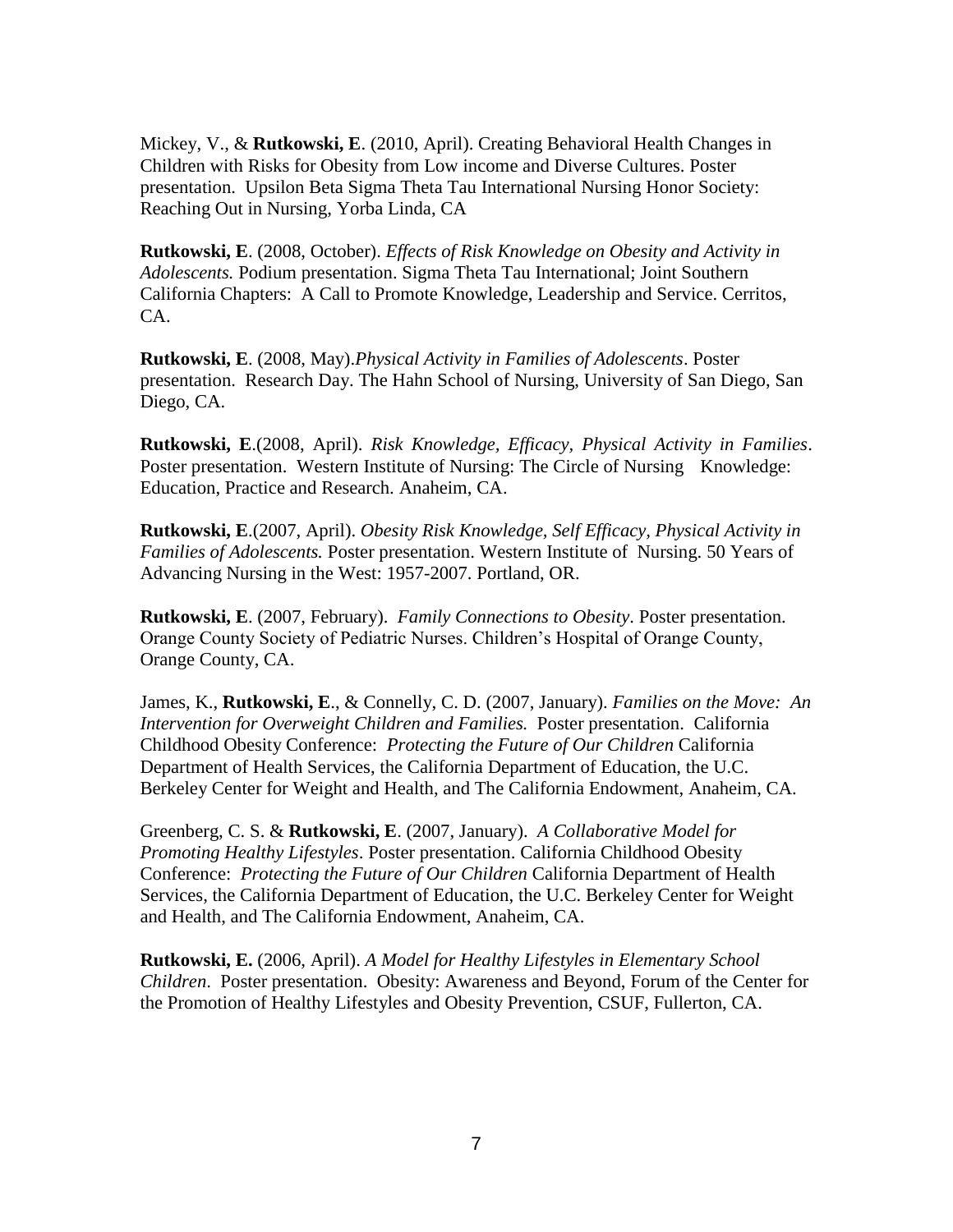#### **GRANTS/FUNDING**

HPRI Grant, Spring, 2012 (CSUF), \$2,500 FDC Mini Grant, Spring, 2009 (CSUF), \$700 HPRI Mini-Grant, Spring, 2013 (CSUF)

#### **SPECIAL PROJECTS/ASSIGNMENTS**

#### Lead Faculty:

Professional Nursing I (NURS 305) 2001-Present Community Health Nursing (NURS 402) 2008-Present The Process of Teaching (NURS 320) 2001-2009

### **SERVICE University(CSUF)**

Member of the Institutional Review Board (2008-present)

Member of the Titan Student Union Food Advisory Committee (2008-10)

Member, Search Committee, Health Professions Coordinator, (2007-2008)

#### **College of Health and Human Development (CSUF)**

Member, Center for the Promotion of Healthy Lifestyles and Prevention of Childhood Obesity (2004-Present)

Member, Health Promotion Research Institute [HPRI](2008-Present)

Member, Professor for a Day Committee (2007-08)

### **School of Nursing (CSUF)**

Member, Search Committee, Director, School of Nursing (2010-2011)

Member, Evaluation Committee (2011)

Member, Undergraduate Program Committee (2001-Present)

Member, Admissions/Progressions Committee (2008-2010)

Member, Faculty Affairs Committee (2004-2008)

Chair, Student Affairs Committee (2003-2004)

Member of ad hoc Curriculum Review Committees (2009-present)

Member of the ad hoc committee for Community Health Placements (2007- 2010)

Member of the sub-committee to initiate SON mentorship program (2009-2010)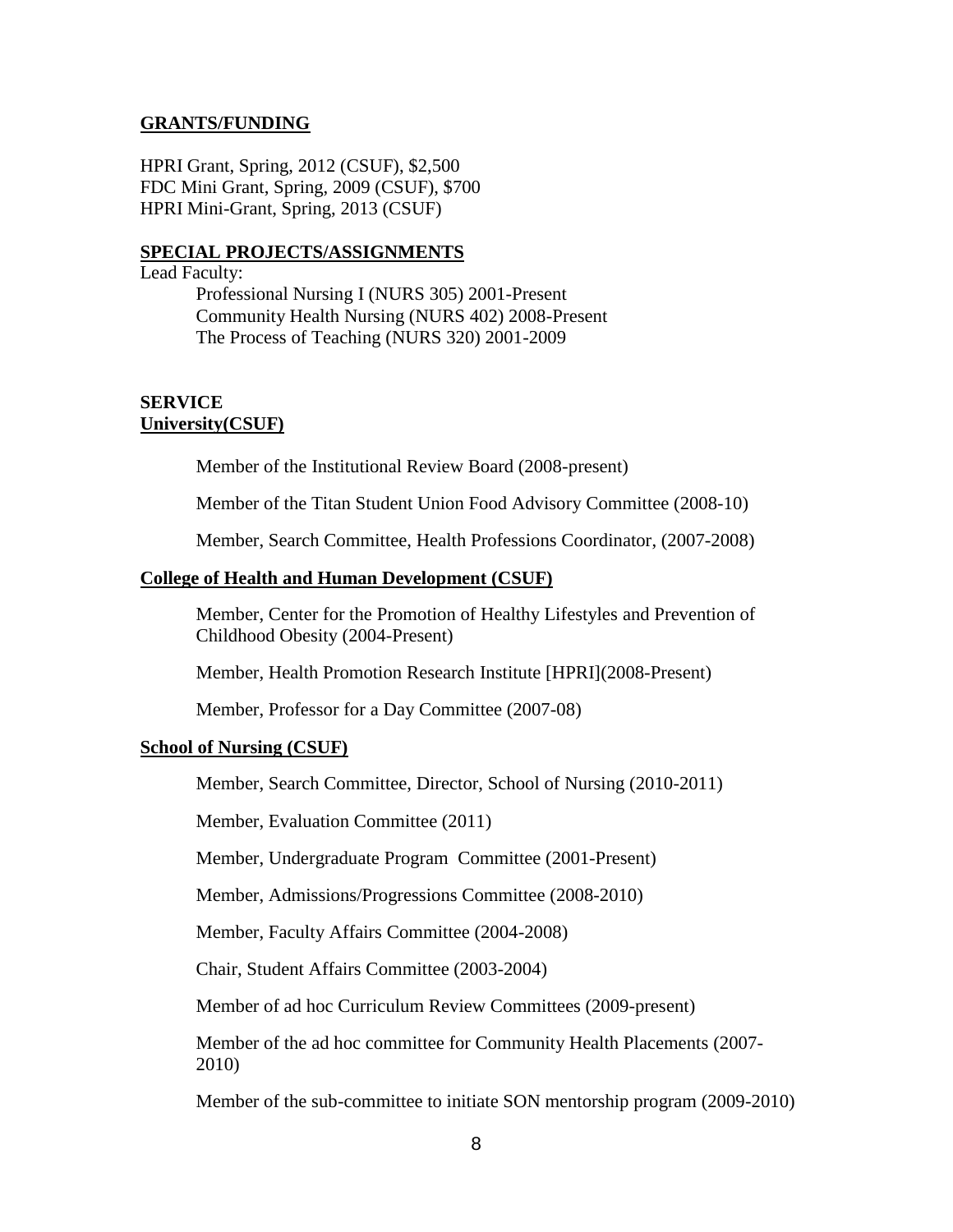Designed the APA writing rubric (2008-2010)

Member of the sub-committee to develop a Center for Nursing Scholarship

(2008-Present)

#### **Professional**

Sigma Theta Tau: Eta Xi Chapter, Erie, Pennsylvania (1980-present) Upsilon Beta Chapter, Fullerton, California (2006-present) Reviewer for poster abstracts for annual conference, (2009; 2010)

WIN Reviewer Mentor, 2012

Association of Community Health Nurse Educators(ACHNE) (2006-present) Reviewer for poster abstracts for annual institute, (2009)

International Editorial Review Board Member, *Clinical Nursing Studies (CNS)*

Manuscript reviewer: *Journal for Specialists in Pediatric Nursing Journal of Pediatric Healthcare Journal for Pediatric Nursing Journal of Obesity & Clinical Practice*

Southern California Association, Clinical Nurse Specialists (2006-present)

Orange County Nurse Scientists (2008-present)

### **Community Service/Practice**

| Parish Nurse*                | St. Timothy's Catholic Community            |
|------------------------------|---------------------------------------------|
| Health Office Nurse**        | Aliso Viejo Middle School                   |
| <b>Block Captain</b>         | City of Laguna Niguel                       |
| <b>Safety Committee</b>      | City of Laguna Niguel                       |
| <b>Advisory Board Member</b> | WeROCK, (We Run Orange County Kids)         |
| <b>Advisory Board Member</b> | University of San Diego, School of Nursing, |
|                              | <b>Alumni Association</b>                   |
| Level III Hearing Panel      | Capistrano Unified School District          |

#### **Practice (direct or indirect patient care)**

 \*Parish Nurse at St. Timothy's Catholic Community. The following activities are part of my scope of practice: Conducted a seminar on "Safety in the Summer" for elderly members of the parish; Organize bi-monthly screenings for: blood pressure, diabetes, cholesterol levels; Submit a monthly educational column to the parish bulletin; Plan and organize the annual Health Promotion booth at the Parish picnic; Provide health education to all ages of students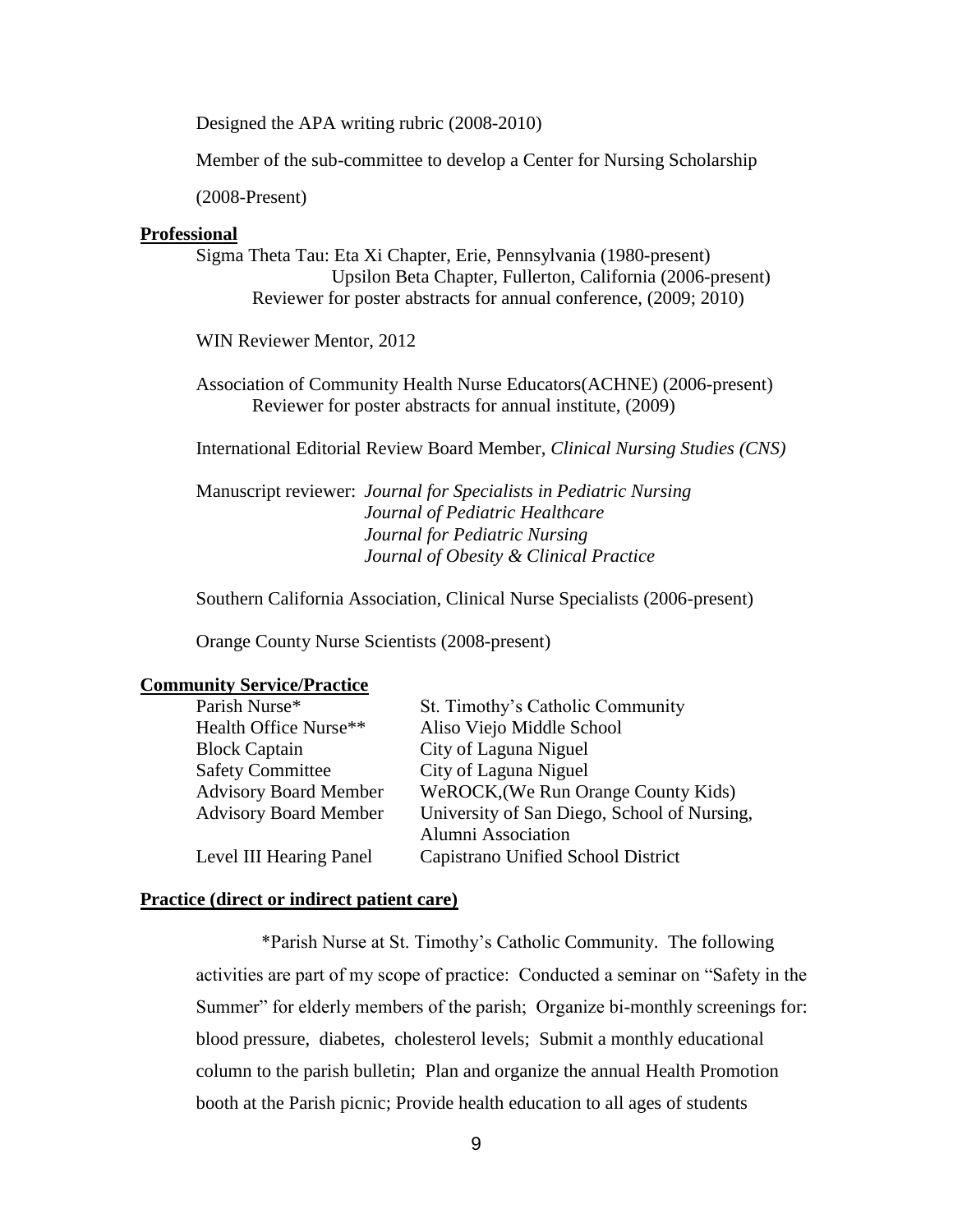attending Religious Education Programs; Assist in the dissemination of health education for all committees and programs as is requested; Assist in other activities as directed by the Parish Nurse Coordinator.

\*\*Perform volunteer Health Office activities (primary health care) in local Middle School.

### **PROFESSIONAL DEVELOPMENT Conferences/Workshops**

*Obesity Prevention Symposium: Obesity Prevention through the Life Span: Reflections of the Past and Vision for the Future,* May, 2012, CSUF, Fullerton, CA

*Child Obesity Prevention Summit: Move More, Eat Healthy OC Schools May, 2012,*  Orange County Department of Education, Costa Mesa, CA.

*Taming Pediatric Obesity*, San Diego & Orange County NAPNAP, April, 2012, Escondido, CA.

Western Institute of Nursing, *45th Annual Communicating Nursing Research Conference "Advancing Scientific Innovation in Nursing"*, April, 2012, Portland, OR.

3<sup>rd</sup> California Doctoral Nursing Conference: Strategic Partnerships in Education, Technology, Research, and Practice, March, 2012, San Diego, CA.

Titanium in a Day, Faculty Development Center, CSUF, January, 2012.

Course Management Strategies & Student Support, January, 2012, SON Retreat, Oasis, Fullerton, CA

A Summit*: Making Connections: Move More, Eat Healthy OC*, May, 26, 2011, CSUF, Fullerton, CA.

Division of Information Technology, *Academic Technology Day: Academic Technology in the 21st Century: A CSU Perspective,* February, 15, 2011, CSUF, Fullerton, CA

Foundation Grant-Writing Workshop, College of Health and Human Development, CSUF. Spring Semester, 2011. (February-April, 2011)

Office of Grants & Contracts, the Faculty Development Center, and the Grants Resource Center*: Developing Winning Grant Proposals*, March 17-18, 2010, CSUF, Fullerton, CA

Academic Affairs, University Extended Education, OSSIS, Faculty Development Center: *Teaching with Technology Faculty Showcase 2010*, Jan. 21, 2010, CSUF, Fullerton, CA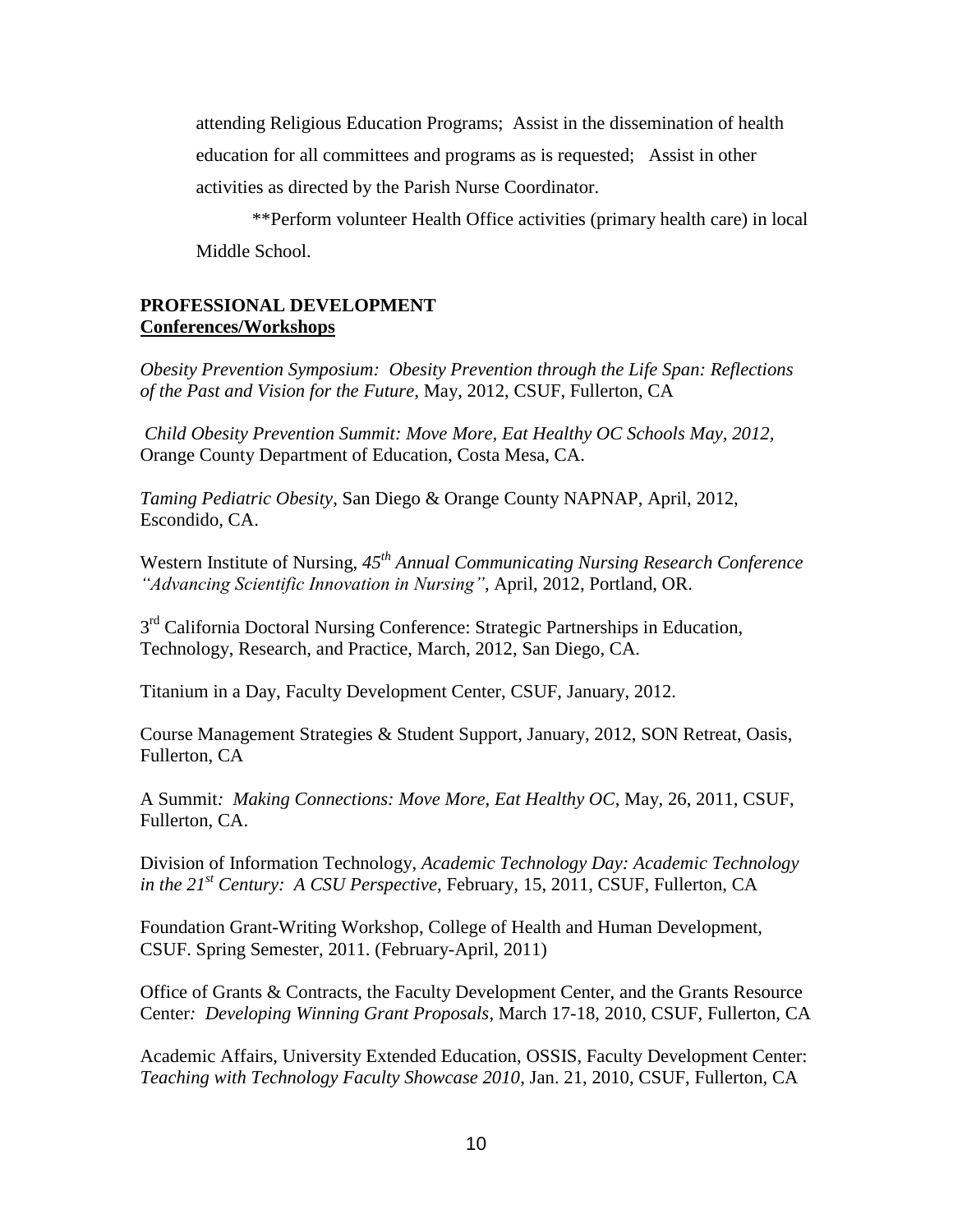2010 Mosby's Faculty Development Institute, Jan. 3-5, 2010, San Diego, CA

2009 Annual Institute: Association of Community Health Nurse Educators*: Demonstrating and Communicating the Value of PHN Practice to Stakeholders*, Chicago, IL, 2009

Centers for Obesity Research and Education (CORE): *Obesity: Treatment and Prevention.*, Las Vegas, NV., 2009

Western Institute of Nursing:  $42<sup>nd</sup>$  Annual Communicating Nursing Research: *Networks in Nursing Science: Creating Our Future*. Salt Lake City, Utah, 2009

10<sup>th</sup> Annual Evidence-Based Practices in Nursing: Translating Research into Best Practice with Vulnerable Populations. Phoenix, AZ., 2009

Western Institute of Nursing: 41<sup>st</sup> Annual Communicating Nursing Research Conference*: The Circle of Nursing Knowledge: Education, Practice and Research*, Anaheim, CA., 2008

Western Institute of Nursing:  $40^{th}$  Annual Communicating Nursing Research: 50 Years *of Advancing Nursing in the West* 1957-2007, Portland OR. 2007

Centers for Obesity Research and Education (CORE): *Obesity: Treatment and Prevention.*, Las Vegas, NV., 2007

California Childhood Obesity Conference: *Protecting the Future of Our Children* California Department of Health Services, the California Department of Education, the U.C. Berkeley Center for Weight and Health, and The California Endowment, Anaheim, CA., 2007

## **Honors/Awards**

*Faculty Marshall*, CSUF College of Health and Human Development, School of Nursing, Commencement, May, 2012

*The Daisy Award for Extraordinary Nursing Faculty*, California State University Fullerton, School of Nursing, August, 2011.

California State University Fullerton: *Academic Affairs Teacher Scholar Recognition: Exceptional Teaching Effectiveness*, 2011

Nominated, *The Carol Barnes Excellence in Teaching* Award, California State University Fullerton, 2010

Poster Award for "*New Researcher*" (\$50.00) Western Institute of Nursing Conference, 2008